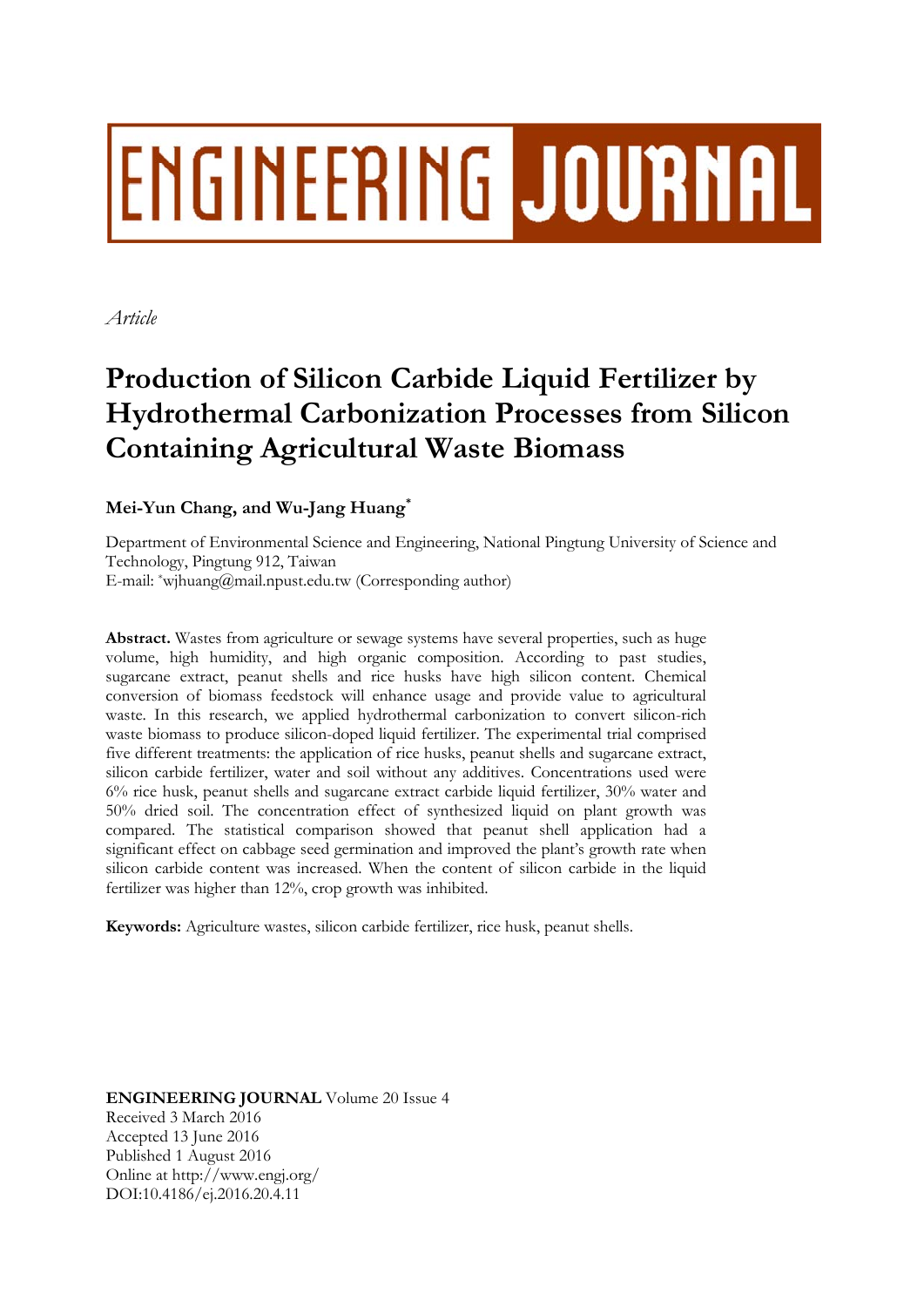#### **1. Introduction**

Fertilizers used in agricultural activities are commonly chemical fertilizers mainly due to the low cost, but if overused, this can lead to soil salinization, acidification, and other environmental problems, including calcification. Heavy levels of pesticide spraying on fruits and vegetables and the overuse of fertilizers lead to environmental pollution, as well as heavy metal residues of fruits and vegetables, thereby impacting food quality and safety. Some studies indicate that biomass charcoal regulates pH soil quality, aids in soil improvement and carbon sequestration, and enhances crop growth, among other characteristics; and small amounts of silicon can contribute to the development of plant roots, reducing pesticide usage and helping promote crop growth. This study aims to enhance the efficiency of biomass containing silicon carbide and assess the methods used in soil tillage and crop cultivation. The study assessed crops fertilized with liquid manure. The application of rice husks, peanut shells and sugarcane extract silicon carbide fertilizer, water and soil without the use of any additives was also looked into. The concentration effect of synthesized liquid on the plant growth was compared using 6% rice husks, peanut shells and sugarcane extract carbide liquid fertilizer. We attempted to grow Chinese cabbage leafy vegetables. Our expectations include future business operations using mass-produced models.

Agriculture waste has properties such as huge volume, high humidity, and high organic composition. Its sources are the residues of crops produced from agricultural activities. It can be used as an adsorbent [1], biomass fuel [2] and compost. The authors used plant waste and applied it to make high strength ecomaterials, soil improvers and graphene sheet content carbon materials [3, 4].

According to previous studies, several cropping plants, such as rice husks, corn stalks and abases contain high amounts of silicon. These biomass materials can be carbonized above 700oC for making β-SiC material, with a surface area of β-SiC at 150 m2/g [5, 6]. In other studies, researchers used the hydrothermal carbonization method preparation of carbon materials from Elae at temperatures of 150, 250 and 350, respectively, and produced a carbon content of 68.52% [7].

Fertilizers provide plant nutrients necessary to improve soil fertility substances. Chemical fertilizers containing nitrogen, phosphorus and potassium have abundant N<sub>2</sub>O that may cause destruction of the ozone layer in the atmosphere, which creates a myriad of problems for several ecosystems and agricultural activities. Biochar produced by agricultural waste is a clean anti-polluting method that can be used as a soil amendment reagent while aiding in the uptake of plant nutrients.

The analysis found that cane bark, rice-husk biochar has high silica  $(SiO<sub>2</sub>)$  content. Silicon  $(Si)$  is a beneficial element for plant growth; it helps plants overcome multiple stresses, including biotic and abiotic stresses. The benefits of silicon in crop production are, therefore, healthier plants and higher yield with fewer applications of pesticides and other chemical products [8]. The analysis found that silicon-containing ingredients such as the raw material of cane bark, peanut shells and rice husks were beneficial in growing vegetables and, along with basal soil conditioner use, obtained high quality agricultural produce. [9] The use of Si in rice showed that its addition increased the gross number and overall grain content, while also improving the structure of stems and enhancing its wellbeing. Silicon (Si) is an essential nutrient for rice production. Continuous cropping can reduce soil silicon. The addition of silicon fertilizer aids in enhancing rice growth [10].

In global agricultural ecosystems, the largest biospheric sources of atmospheric carbon dioxide  $(CO<sub>2</sub>)$ , carbon sequestration is coupled with the Si cycle; the aim is to enhance C sequestration. This study attempts to produce a silicon carbide fertilizer by environmentally-friendly processes from siliconcontaining biomasses. The use of carbon-containing silicon skin material from sugarcane extract, peanut shells and rice husk biomass was used as a starting material in the preparation of silicon carbide. The properties were analyzed in order to provide an alternative process of low energy consumption for the reuse of agricultural waste.

However, agronomists and farmers are not always aware that they can improve crop production and increase stress and disease resistance by adding a source of available silicon to the soil. Still, reports on the Si effect of rice husk biochar on plant seed germination are scant. Therefore, in global agricultural ecosystems, the largest biospheric sources of atmospheric carbon dioxide (CO<sub>2</sub>), carbon sequestration is coupled with the Si cycle with the aim of enhancing C sequestration. This study aims to produce silicon carbide fertilizer by environmentally-friendly processes from silicon-containing biomasses. This study also assesses the concentration effect of synthesized liquid on plant growth.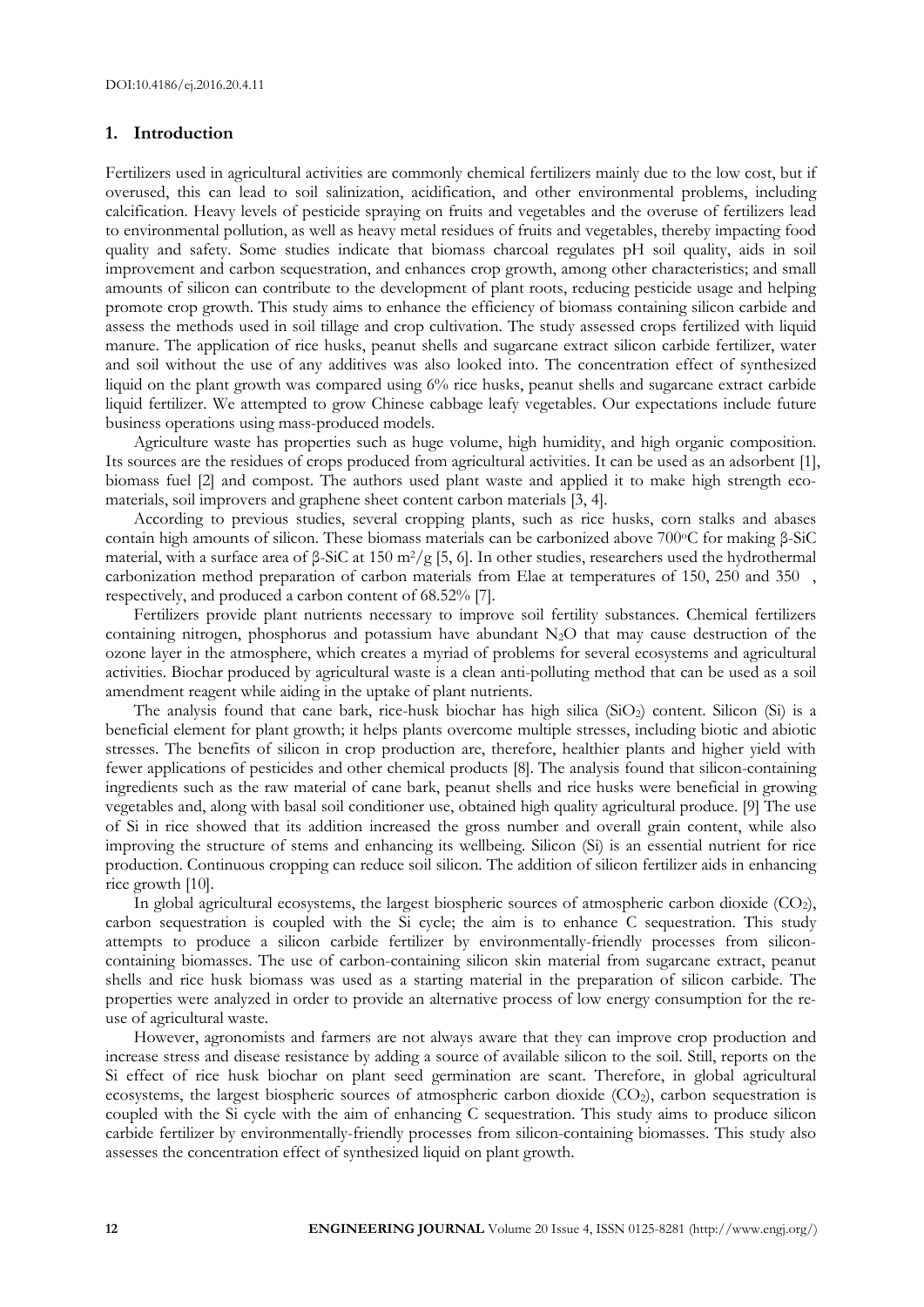#### **2. Materials and Methods**

#### **2.1. Silicon Carbide Liquid Fertilizer Preparation and Characterization**

In this study, (1) Sugarcane extract, peanut shells and rice husk biomass was obtained from farms in Ping-Tung County. It was dried and cut into smaller pieces with dimensions of 500 um. (2) Biochar was produced at the National Pingtung University of Science and Technology in a laboratory scale reactor with a process period of 1 hour at  $\sim 200$  °C, 15 atm to convert it into Silicon Carbide Liquid Fertilizer.

#### **2.2. Property Analysis of Samples**

Energy Dispersive Spectrometers (EDX) were used to analyze the structural exterior of different samples (S-3000N, HITACHI, Japan). And used the Fourier transform infrared spectrometry (FT-IR) was used to analyze the functional groups of the samples (Vector22, Bruker, Germany). The parameters of this instrument were a scanning time of 128 times, with a wave number of 4000 to 400 cm-1. Soil-phase and heavy metal analysis (ICP) were used to characterize the hydrothermal carbonization liquid properties.

#### **2.3. Soil Characteristics**

A clayey Ultisol soil from NPUST campus field was used in this investigation. Soil samples were dried in a precision oven at 35 ºC, mixed into a homogeneous sample, ground and passed through a 2 mm sieve (10 mesh). The experimental trial was composed of five different treatments: an application of rice husk, peanut shells and sugarcane extract silicon carbide fertilizer, water and soil without any additives. The concentrations used were 6%, 9% and 12% rice husk, peanut shells and sugarcane extract carbide liquid fertilizer, 30% water and 50% dried soil. The concentration effects of synthesized liquid on the plant growth were compared. To determine the pH of the different treatments, Fisher Scientific Accruement was used. The Silicon Carbide Liquid Fertilized soil (Soil-phase) and electrical conductivity (EC) were measured with a portable Conductivity/Resistivity Meter S-110 (Suntex®). To measure the water holding capacity of Silicon Carbide Liquid Fertilizer and soil mixtures, samples were tested before oven drying (after drying at 35 ºC but before drying for 24 h at 105 ºC). For this test we followed the procedure of a soil analysis manual [11].

#### **2.4. Experimental Design**

An in-house experiment was set up to study the effect of silicon carbide fertilizer. The experimental trial comprised five different treatments: application of rice husk, peanut shells and sugarcane extract silicon carbide fertilizer, water and soil, without any additive silicon carbide fertilizer on Chinese cabbage growth. In the study, we used concentrations of 100 ml, 150 ml and 200 ml water added to silicon carbide fertilizer to determine pH. The plastic pots used had the following dimensions: length 50 cm  $\times$  width 30 cm  $\times$ height 5 cm. Five kg of soil were applied in 5 pots at 3 concentrations - 100ml, 150ml and 200 ml water, added to silicon carbide fertilizer. After preparation, the pots were placed indoors for two days and over 10 days, water was added along with silicon carbide fertilizer.The growth of the cabbage plants was conducted and recorded in the following periods: 10 days, 20 days, 30 days and 40 days. The plants were then harvested and kept refrigerated for further analysis.

#### **3. Results and Discussion**

#### **3.1. Soil and Silicon Carbide Analysis**

In the elemental composition analysis of samples, the average carbon content of raw material from commercial biochar was 52.64 wt% at 200, 1 h for 57.00 wt%, respectively. Average silicon content for sample raw materials of 0.8 wt% and 2.00 wt%, respectively. The average was found to be 1.20 wt% of silicon**.** In the elemental composition analysis of samples, the average carbon content of raw material from commercial biochar was 43.78 wt% and 62.04 wt%, respectively. Average silicon content for sample raw materials was 1.91 wt% and 2.17 wt%, respectively. The average was found to be 0.26 wt% of silicon**.** The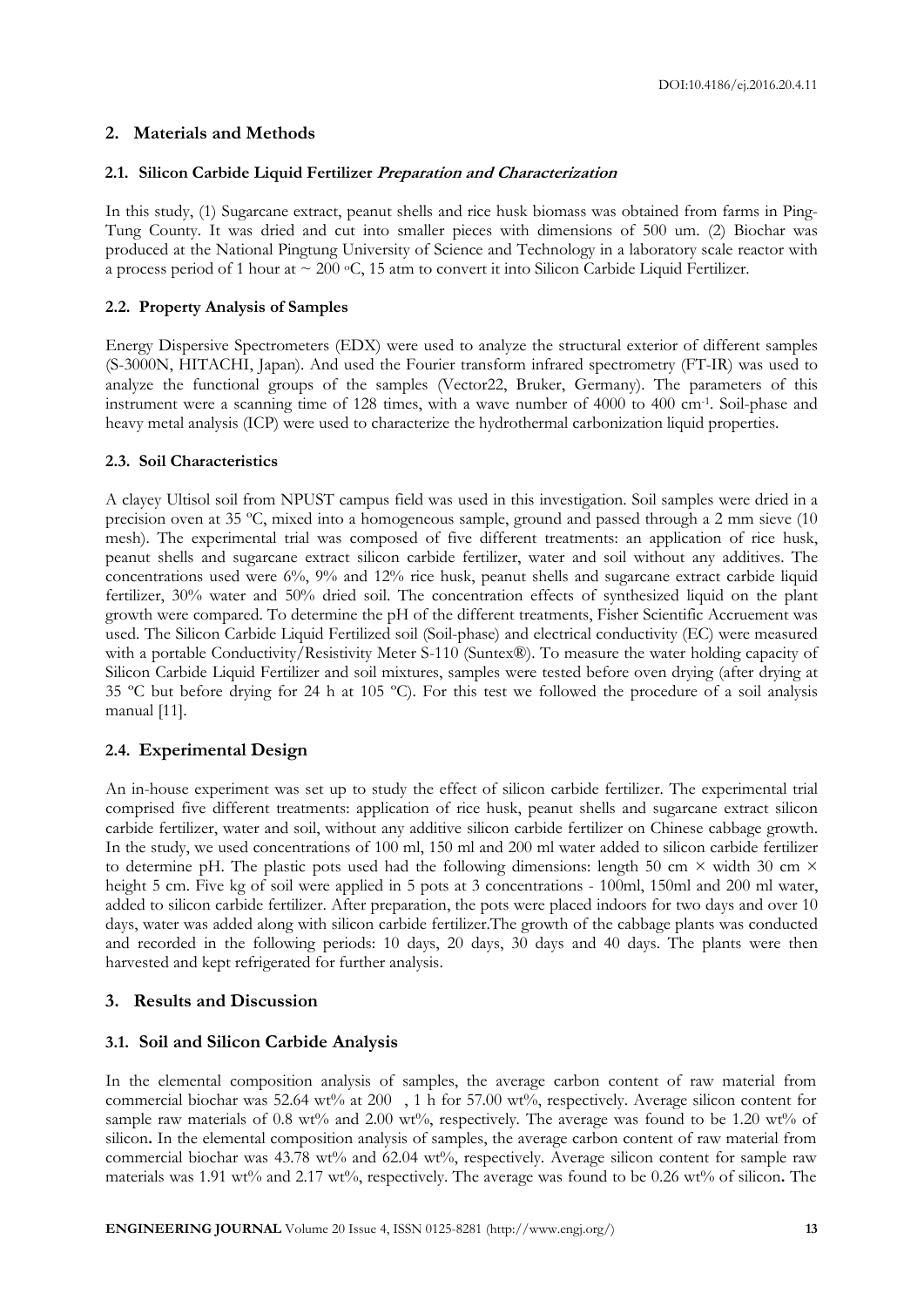rice husks raw materials form significant spherical crystals on the biochar's surface. In the elemental composition analysis of samples, the average carbon and oxygen content of raw material from commercial biochar was 32.41 wt% and 50.79 wt%, respectively. Average silicon content for sample raw materials was 19.71 wt% and 1.48 wt%, respectively. The silicon content of synthesized carbon materials changed with the carbonization temperature (Table 1).

Table 1. Energy dispersive spectrometer (EDX) analyse rice sugarcane peanut shells rice husks raw Material and hydrothermal carbonization.

| Element<br>item                               | $\mathbf C$ | $\mathbf 0$ | Si    | N    | $\mathbf K$ | Ca   | Al   | Ni   | C1   | Mg   |
|-----------------------------------------------|-------------|-------------|-------|------|-------------|------|------|------|------|------|
| Sugarcane<br>exocarp                          | 52.64       | 46.56       | 0.80  | NA   | NA          | NA   | NA   | NA   | NA   | NA   |
| RawMaterial<br>peanut shells<br>Raw Material  | 43.78       | 44.69       | 1.91  | 0.92 | 2.75        | 1.82 | 0.56 | NA   | 1.66 | 1.91 |
| rice husks Raw<br>Material                    | 32.41       | 46.84       | 19.71 | 0.06 | 0.66        | 0.66 | NA   | NA   | NA   | 0.06 |
| Sugarcane<br>Hydrothermal<br>carbonization    | 57.00       | 41.70       | 2.00  | 0.25 | NA          | 0.05 | NA   | NΑ   | NA   | NA   |
| peanutshells<br>Hydrothermal<br>carbonization | 62.04       | 33.58       | 2.17  | 0.23 | 0.18        | 0.57 | 1.02 | NA   | NA   | 0.21 |
| rice husks<br>Hydrothermal<br>carbonization   | 50.79       | 43.51       | 4.09  | NA   | NA          | 0.03 | NA   | 1.58 | NA   | NA   |

Unit: wt%

From an Energy Dispersive Spectrometer (EDX) analysis, sugarcane extract, peanut shells and rice husk raw materials contained the following elements: C, Si, Na, K, Ca, Mg, Al, Ni (Table 2), while in the hydrothermal carbonization processes, Inductively Couple Plasma (ICP) element analysis showed the materials dissolved into the reaction water bath and might have bonded to the surface of carbide, but we did not find the element silicon, and therefore speculate that the silicon element should not dissolve in water, and would therefore be solid silicon.

Table 2. Inductively couple plasma (ICP) element analysis sugarcane, peanut, rice husk.

| Element             | Aœ       | Al             | В           | Ca             | Fe             | k              | Mg             | Mn            | Na             | Sr          | Zn             |
|---------------------|----------|----------------|-------------|----------------|----------------|----------------|----------------|---------------|----------------|-------------|----------------|
| sugarcane           | 0.07     | 0.119          | NΑ          | 9.847          | 1.304          | 15.37          | 13.6           | NA            | 2.556          | <b>NA</b>   | 0.071          |
| peanut<br>rice husk | NΑ<br>NA | 0.502<br>0.090 | 0.017<br>NΑ | 41.97<br>8.885 | 3.923<br>0.848 | 97.14<br>53.28 | 36.74<br>5.523 | 0266<br>1.479 | 17.98<br>10.65 | 0.405<br>NA | 0.042<br>0.037 |

Unit: wt%

Plant growth relies on carbon dioxide, oxygen and water, and the absorbance of essential elements from the soil such as: nitrogen, phosphorus, potassium, calcium, magnesium, sulfur, iron, manganese, zinc, copper, boron, molybdenum and chlorine to maintain the basic energy for the plants. Using the Energy dispersive spectrometer (EDX) and Inductively Couple Plasma (ICP), we were able to analyze the solution of liquid or solid carbon, which contains the elements required for plant growth through absorption.

From our results (Figs. 1 and 2), silicon carbide fertilizer made from organic matter, and the proportion of different materials, will affect silicon carbide fertilizer component content. Preferred growth mediums were the peanut shells Silicon Carbide Liquid Fertilizer, producing the best plant height, leaf number, fresh and dry matter weight, and so on. Test results can be understood from the above: as the disc seedlings were confined to a small space, the supply of water and nutrients to the seedlings was essential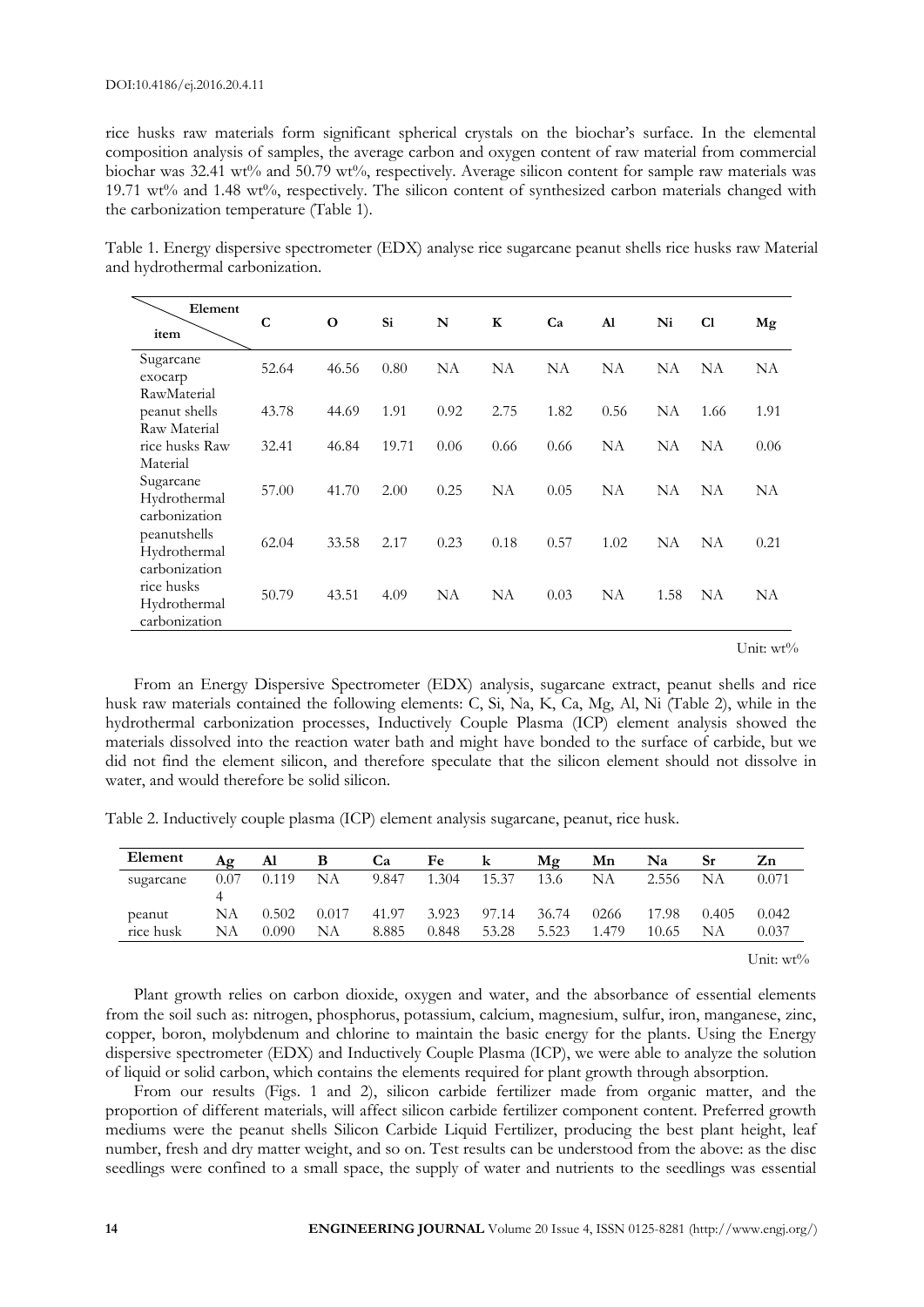for growth. Other essential growth factors included buffering capacity, pH and EC. The concentration effect of synthesized liquid on the plant growth was compared.



Fig. 1. Add Silicon carbonized liquid fertilizer of the cabbage growth influence effect.



Fig. 2. Add Silicon carbonized liquid fertilizer of the cabbage growth influence effect trend.

The statistical comparison showed that peanut shell application significantly affected cabbage seed germination and improved the plants' growth rate, particularly when increasing silicon carbide content. This will not only improve fertilizer required to be applied to silicon carbide growth of crops, but also help to improve fertilizer efficiency.

Ultisols are acidic in nature and quite productive under good management [12]. However, high acidity and soils that are low in calcium, magnesium and potassium are not suitable for continuous agricultural production. The analysis of the soil used for the experiments showed that when using 70% clay, 20% sand and 10% culture soil, the soil had an acidic pH of  $3.5 \sim 4.5$ ; microbes cannot survive in this soil, which also affects the growth of plants. Therefore, the addition of 6%, 9% and 12% concentrations of silicon carbide fertilizer changed the soil pH to  $7.0 \sim 7.5$ , which confirmed silicon carbide fertilizer will change soil pH value.

The statistics show that different concentrations of cabbage SiC fertilizer showed different reactions, and that the concentration which had 6% peanut shells silicon achieved good plant height and leaf number. When the content of silicon carbide liquid material is higher than 12%, it inhibits the growth of cabbage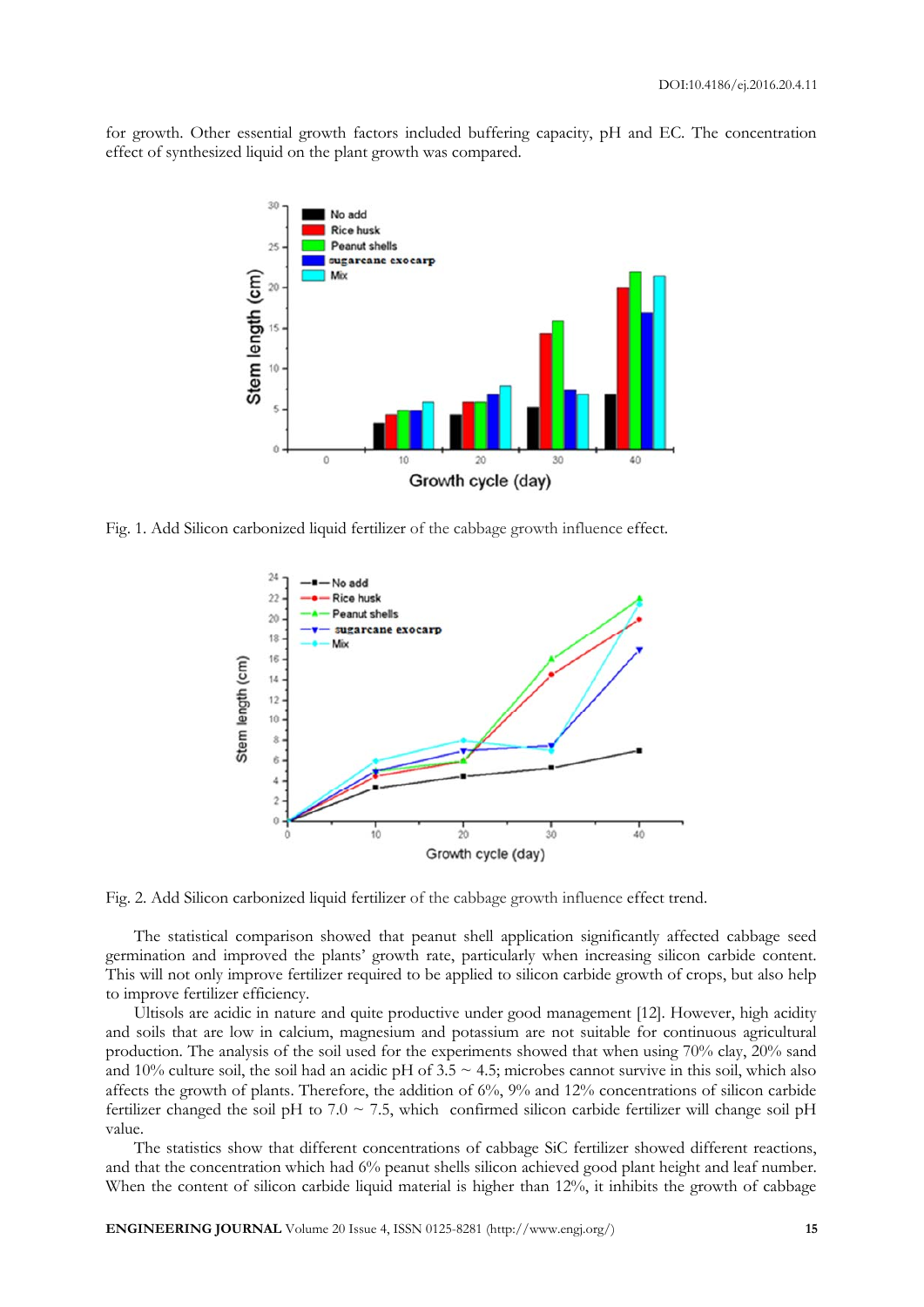(because silicon carbide plant fertilizer contains minerals and trace elements needed, resulting in weak plants). Therefore, in this study, the physical properties of Silicon Carbide Liquid Fertilizer soil (Soil-phase) were: Solid Soil Liquid Average at 35.7, soil Solid phase Average at 32.2, Soil Gas phase Average at 28.1 (moisture, fertilizer, air permeability and good drainage), chemical (Table 3), (PH value of 7.0  $\sim$  7.5, conductivity EC value 211.40  $\mu$ s/cm ~ 239.4  $\mu$ s/cm.). They are within a reasonable range, contain trace elements and remain ecologically sound, as insects, microorganisms and earthworms are controlled within the balance of nature. The above results indicate that with disc seedlings in a small space, you need the supply of water and nutrients to assist the seedlings to grow, and the soil must have buffering capacity as pH value and the EC value also affect the growth of plants. Employing this environmentally-friendly method of using agricultural waste recycling preparation of silicon carbonized liquid fertilizer increases the added value of agriculture and creates sustainable land; this is the trend of the future. We look forward to developing production of silicon carbide within a liquid fertilizer business operations mode.

|             |  |  |  | Table 3. The analysis of different rice husk, peanut, sugarcane and soil samples with and without added |  |  |  |  |
|-------------|--|--|--|---------------------------------------------------------------------------------------------------------|--|--|--|--|
| fertilizer. |  |  |  |                                                                                                         |  |  |  |  |

| SiC fertilizer<br><sub>1</sub> tem<br>Pyrolysis<br>Temerature | Original<br>SiC.<br>fertilizer<br>pН<br>/1hr<br>(200 | 6 % | $70\%$ Clay+20 $\%$<br>Sand+ $10\%$ soil<br>cultivation + SiC<br>9% | 12% | Original<br>SiC fertilizer<br>EС<br>$(\mu s/cm; °C)$ | Original<br>SiC<br>$fertilizer+$<br>soil EC<br>$(\mu s/cm; ^{\circ}C)$ | Solid<br>Soil<br>Liquid | soil<br>Solid<br>phase | soil<br>Gas<br>phase |
|---------------------------------------------------------------|------------------------------------------------------|-----|---------------------------------------------------------------------|-----|------------------------------------------------------|------------------------------------------------------------------------|-------------------------|------------------------|----------------------|
| Original Soil                                                 | 3.5                                                  | 4.5 | 6.8                                                                 | 7.4 | $-$ : 26                                             | 231:26                                                                 | 36.1                    | 33.5                   | 30.4                 |
| sugarcane                                                     | 5.0                                                  | 5.5 | 6.5                                                                 | 7.0 | 257;26                                               | 211.8:26                                                               | 44.8                    | 30.3                   | 24.9                 |
| peanut shells                                                 | 6.0                                                  | 6.5 | 7.0                                                                 | 7.5 | 1,093;26                                             | 218.2:26                                                               | 39.8                    | 30.3                   | 24.9                 |
| rice husk                                                     | 5.5                                                  | 6.0 | 7.0                                                                 | 7.5 | 291:26                                               | 231.8:26                                                               | 37.3                    | 33.1                   | 29.6                 |
| MIX                                                           | 6.74                                                 | 6.5 | 7.0                                                                 | 7.3 | 584:26                                               | 239.4:26                                                               | 35.8                    | 33.7                   | 30.5                 |

#### **4. Conclusions**

This study showed that the use of 6% peanut shells silicon carbonized liquid fertilizer gave the best plant growth. When the content of silicon carbonized liquid fertilizer was higher than 12% growth was inhibited.

#### **References**

- [1] O. H. Tunç, Tanacı, and Z. Aksu , "Potential use of cotton plant wastes for the removal of Remazolblack B reactive dye," *J. Hazard. Mater*, vol. 163, pp. 1871-1898, 2009.
- [2] M. Y. Chang, and W. J. Huang, "Preparation of hydro-char materials and its assessment of adsorption efficiency from agriculture wastes," *The Chinese Institute Environmental Engineering, Waste Treatment Technology Seminar*, Chung Yuan Christian University, 2012.
- [3] H. J. Huang, S. Ramaswamy, W. Al-Dajani, U. Tschirner, and R. A.Cairncross, "Effect of biomass species and plant size on cellulosic ethanol: A comparative process and economic analysis," *Biomass and Bioenergy*, vol. 33, pp. 234-246, 2009.
- [4] C. C. Chien, Y. S. Lu, Y. J. Liou, and W. J. Huang, "Application of Waste Bamboo Materials on Produced Eco-brick," *J. Shanghai Jiaotong Univ.*, vol. 17, pp. 380-384, 2012.
- [5] Y. J. Liou, and W. J. Huang, "Quantitative analysis of graphene sheet content in wood char powders during secondary graphitization," *J. Mat. Sci & Tech*, vol. 29, pp. 406-410, 2013.
- [6] M. Y. Chang, W. J. Huang, and Y. J. Liou, "Production of Silicon-doped Graphene Contented Carbon Materials from Agriculture Wastes," *7th IWA International Young Water Professionals Conference*, pp. 370- 373, 2014.